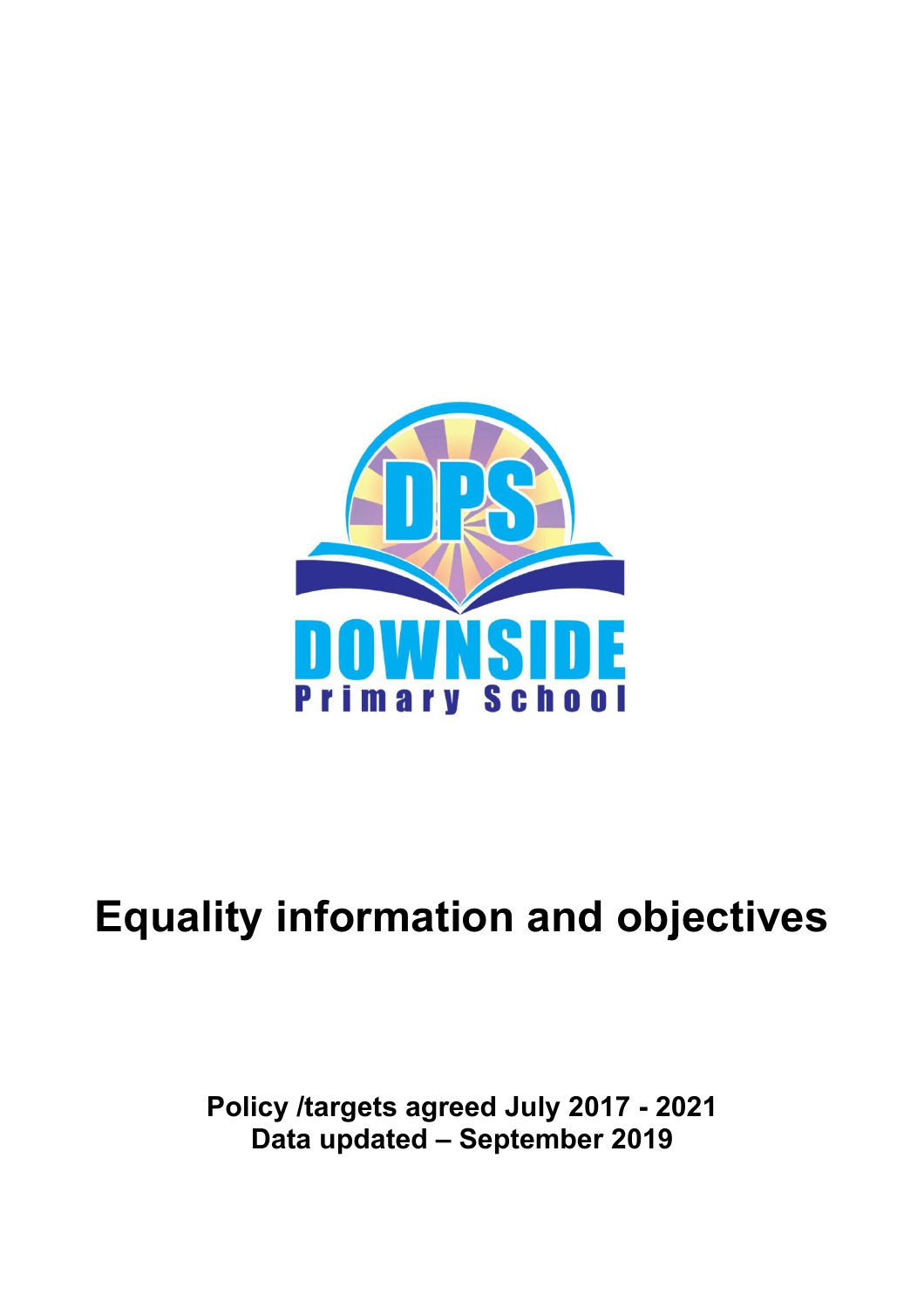### **Promoting equality and community cohesion at Downside Primary School**

At Downside Primary School we have a strong commitment to fairness and equality in everything that we do.

- We try to ensure that everyone is treated fairly and with respect.
- We work hard to make ensure that the school is a safe and secure environmentfor everyone.
- We recognise that people have different needs, and we understand thattreating people equally does not always involve treating them all exactly thesame.
- We recognise that for some pupils extra support is needed to help them toachieve and be successful.
- We try to make sure that people from different groups are consulted and involved in our decisions, for example through talking to pupils and parents/carers, and through our School Council.
- We aim to make sure that no-one experiences harassment, less favourable treatment or discrimination because of their age; any disability they may have; their ethnicity, colour or national origin; their gender; their gender identity orreassignment; their marital or civil partnership status; being pregnant or having recently had a baby; their religion or beliefs; their sexual identity and orientation.

We welcome our general duty under the Equality Act 2010 to have due regard to the need to eliminate discrimination; to advance equality of opportunity; and to foster good relations.

We also welcome our specific duties to publish information about our school population; to explain how we have due regard for equality; and to publish equality objectives which show how we plan to tackle particular inequalities or disadvantages.

We acknowledge our duty under the Education and Inspections Act 2006 to promote community cohesion.

We welcome the emphasis in the Ofsted inspection framework on the importance of narrowing gaps in achievement which affect, amongst others:

- pupils from certain ethnic and cultural backgrounds
- pupils who are supported by the pupil premium
- pupils who are disabled
- pupils who have special educational needs
- boys in certain subjects, and girls in certain other subjects.

For more information about our work on equalities at Downside Primary School please contact:

Karen Hooker (Headteacher)

Tel: 01582 587160 Email: dpsadmin@lbc.luton.sch.uk

Chair of Governors: Mr Hafiz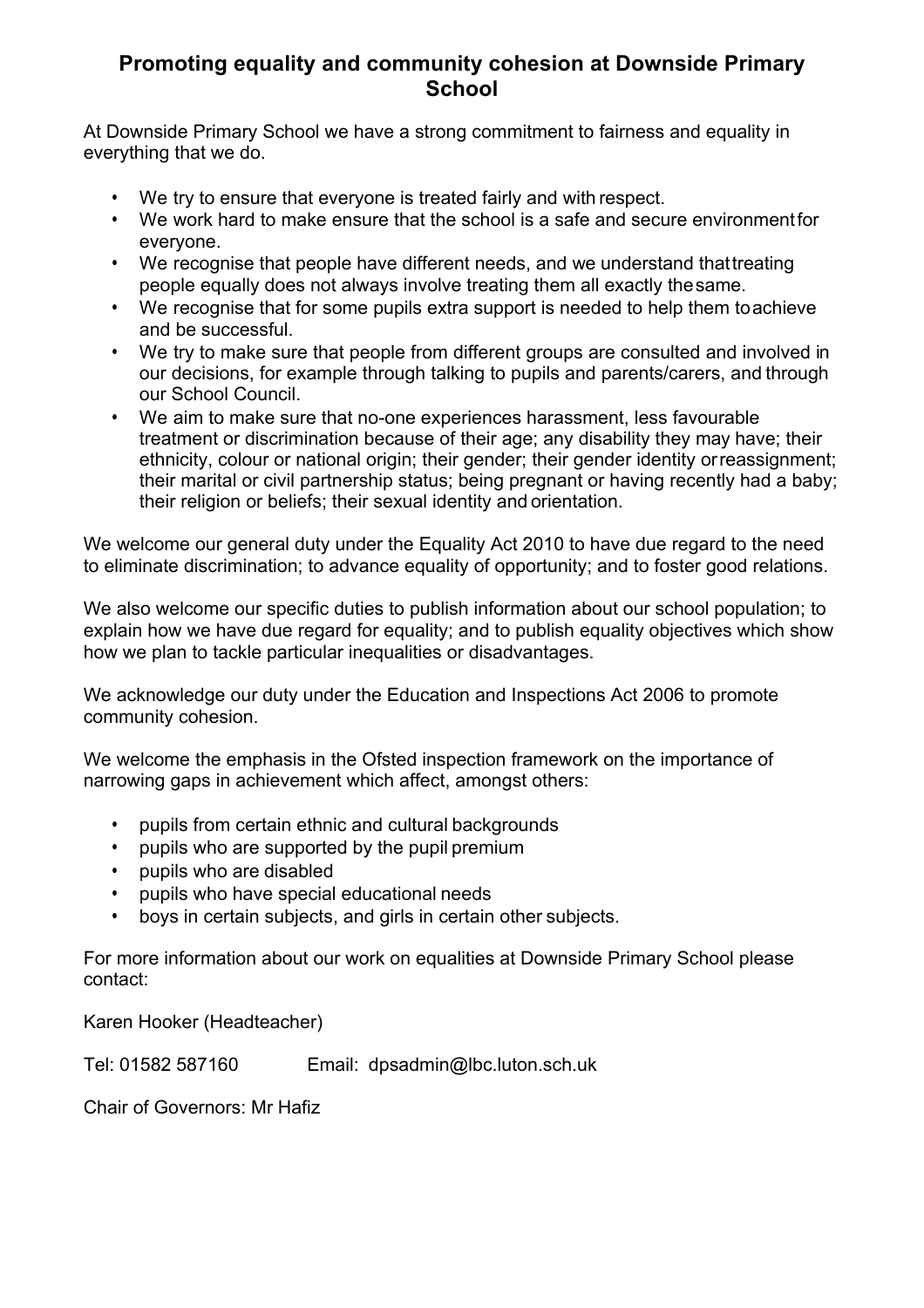## **Part 1: Information about the pupil population**

Number of pupils on roll at the school: 993 (correct at time of publication)

#### **Information on pupils by protected characteristics**

The Equality Act protects people from discrimination on the basis of 'protected characteristics'. Every person has several of the protected characteristics, so the Act protects everyone against unfair treatment.

The protected characteristics are disability, gender reassignment, pregnancy and maternity, race (ethnicity), religion and belief, sex (gender) and sexual orientation.

#### **Disability**

The Equality Act defines disability as when a person has a 'physical or mental impairment which has a substantial and long term adverse effect on that person's ability to carry out normal day to day activities.'

The following information was gathered inSeptember 2019– this data will change as soon as one child enters/ leaves the school.

Number of pupils with disabilities: **45**

There are pupils at our school with different types of disabilities and these include:

- Hearing Impaired pupils
- Pupils with physical disabilities
- Pupils with medical issues (e.g. diabetes, blood disorders, tube fed pupils)
- Pupils with significant special needs (e.g. autism)

| <b>Pupil Special Educational Needs (SEN) Provision - September</b><br>2019 |                         |                                        |  |  |
|----------------------------------------------------------------------------|-------------------------|----------------------------------------|--|--|
|                                                                            | <b>Number of pupils</b> | Percentage (%) of<br>school population |  |  |
| No Special Education Need                                                  | 870                     | 87.6                                   |  |  |
| <b>SEN support</b>                                                         | 115                     | 11.6                                   |  |  |
| EHC plan                                                                   | 8                       | 0.8                                    |  |  |
|                                                                            |                         |                                        |  |  |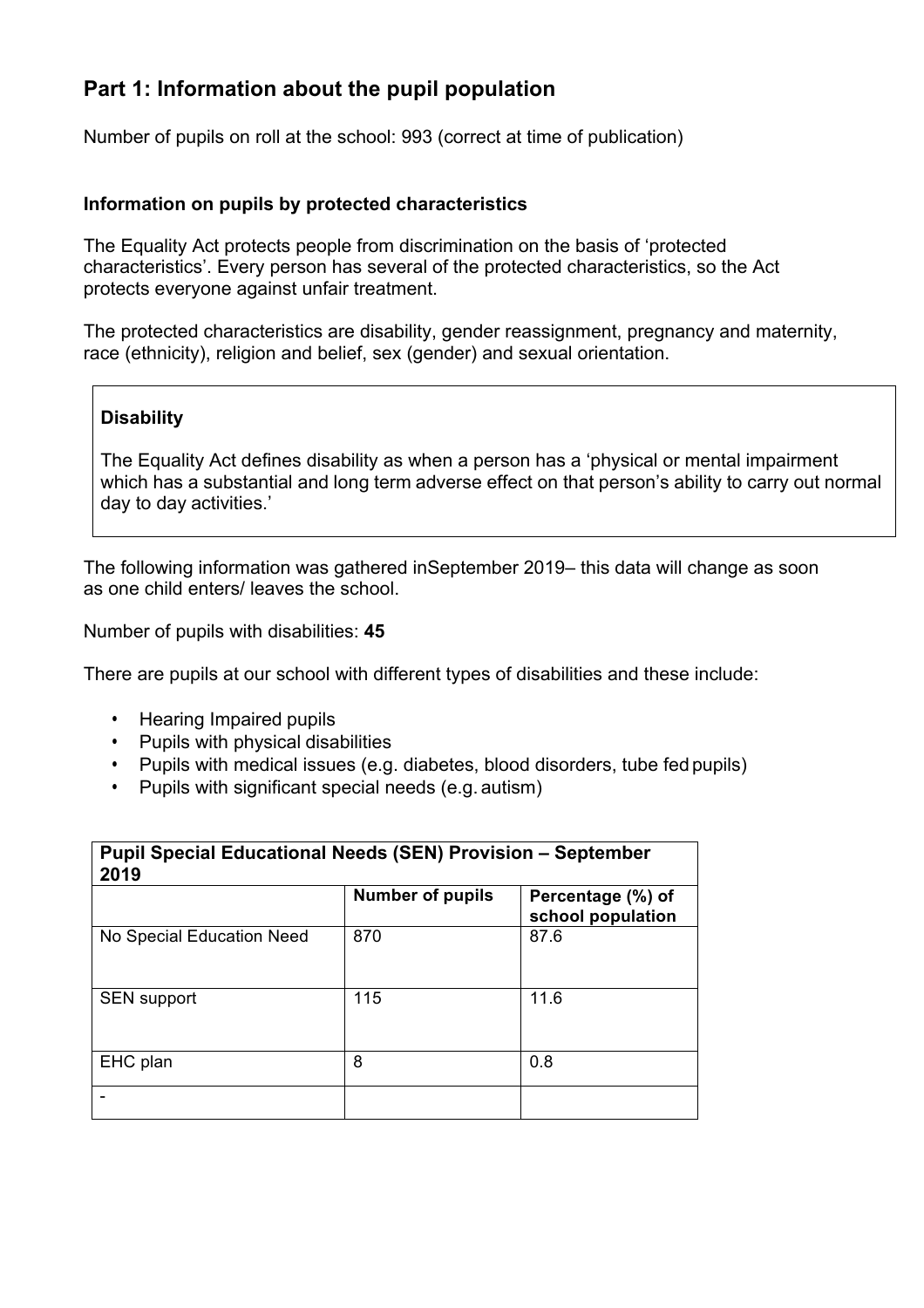| <b>Ethnicity and race</b>               |                         |                 |              |                                         |                 |                |                 |
|-----------------------------------------|-------------------------|-----------------|--------------|-----------------------------------------|-----------------|----------------|-----------------|
| <b>Asian or Asian</b><br><b>British</b> | <b>Boys</b>             | <b>Girls</b>    | <b>Total</b> |                                         | <b>Boys</b>     | <b>Girls</b>   | <b>Total</b>    |
| Bangladeshi<br>heritage                 | 36                      | 31              | 67           | <b>Mixed</b>                            |                 |                |                 |
| Indian heritage                         | 14                      | 16              | 30           | Other mixed<br>heritage                 | 9               | 8              | 17              |
| Other Asian heritage                    | 30                      | $\overline{33}$ | 63           | White and Asian                         | $\overline{15}$ | $\overline{2}$ | $\overline{17}$ |
| Pakistani heritage                      | 333                     | 332             | 665          | White and Black<br>African              | $\mathbf{0}$    | $\overline{2}$ | $\overline{2}$  |
|                                         |                         |                 |              | White and Black<br>Caribbean            | $\overline{0}$  | $\overline{0}$ | $\overline{0}$  |
| <b>Black or Black</b><br><b>British</b> |                         |                 |              | <b>Any Other</b><br><b>Ethnic Group</b> |                 |                |                 |
| <b>Black African</b><br>heritage        | 16                      | 13              | 29           |                                         |                 |                |                 |
| Caribbean heritage                      | $\overline{\mathbf{4}}$ | $\overline{4}$  | 8            | <b>British heritage</b>                 | $\overline{7}$  | $\overline{4}$ | 11              |
| Other Black heritage                    | $\overline{0}$          | $\mathbf 0$     | $\mathbf 0$  | Gypsy / Romany                          | 3               | 6              | 9               |
| <b>Chinese</b>                          |                         |                 |              | Other<br>Gypsy/Romany                   | 1               | $\mathbf 0$    | $\mathbf{1}$    |
| Rufused/None                            | 8                       | 9               | 17           | Any Other White<br>background           | 29              | 28             | 57              |

| <b>Information</b> | Information not |  |
|--------------------|-----------------|--|
| withheld           | vet obtained    |  |

| Gender |     |
|--------|-----|
| Male   | 505 |
| Female | 488 |

| <b>Pregnancy and maternity</b>          |                     |  |  |  |
|-----------------------------------------|---------------------|--|--|--|
|                                         | Number of<br>pupils |  |  |  |
| Pupils who are pregnant                 | N/A                 |  |  |  |
| Pupils who have recently given<br>birth | N/A                 |  |  |  |

| <b>Religion and Belief</b> |  |      |    |  |
|----------------------------|--|------|----|--|
| <b>Buddhist</b>            |  | Sikh | 13 |  |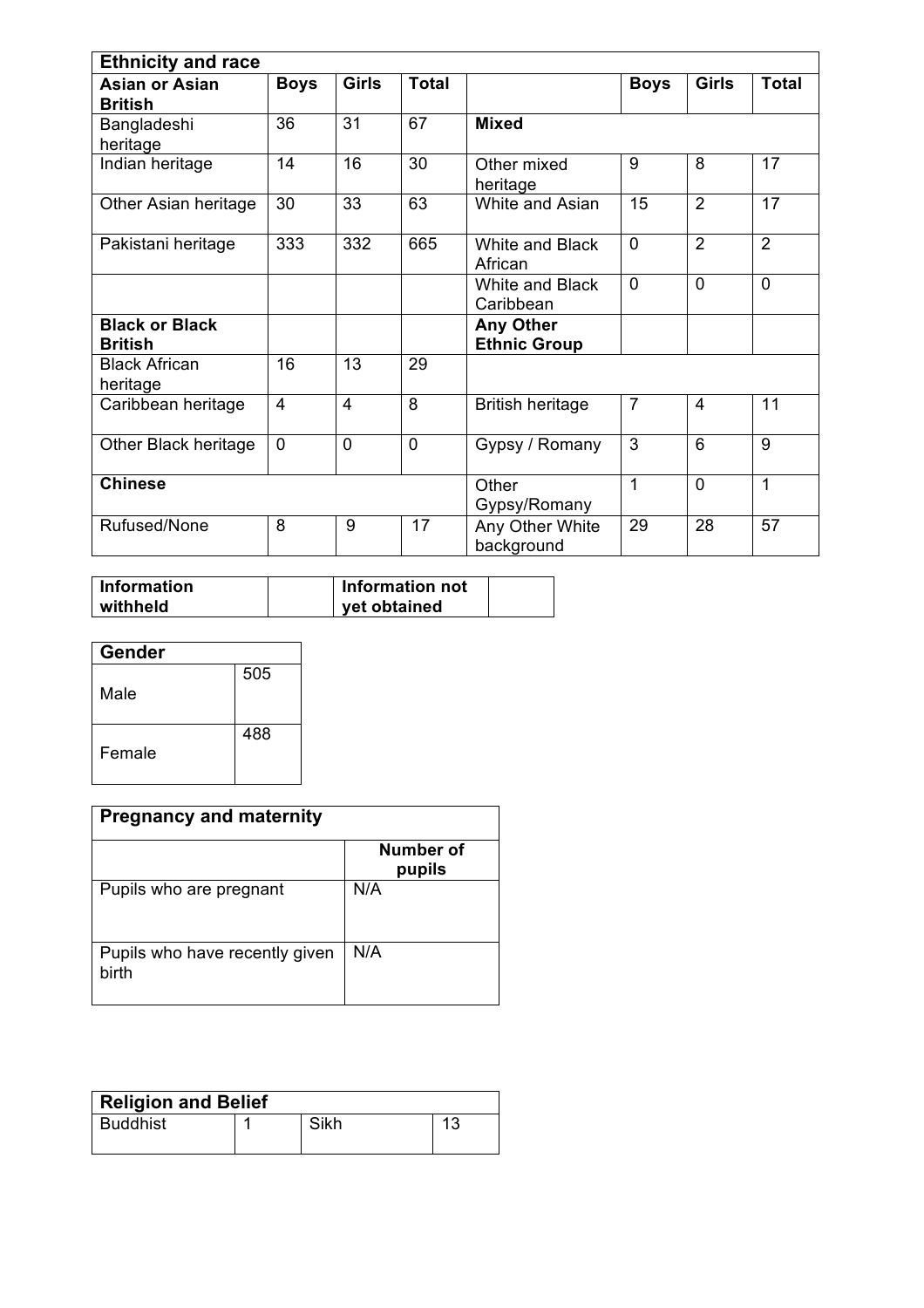| Christian | 78  | No religion    | 14 |
|-----------|-----|----------------|----|
| Hindu     | 12  | Other religion |    |
| Jewish    |     | Unknown        | 25 |
| Muslim    | 849 |                |    |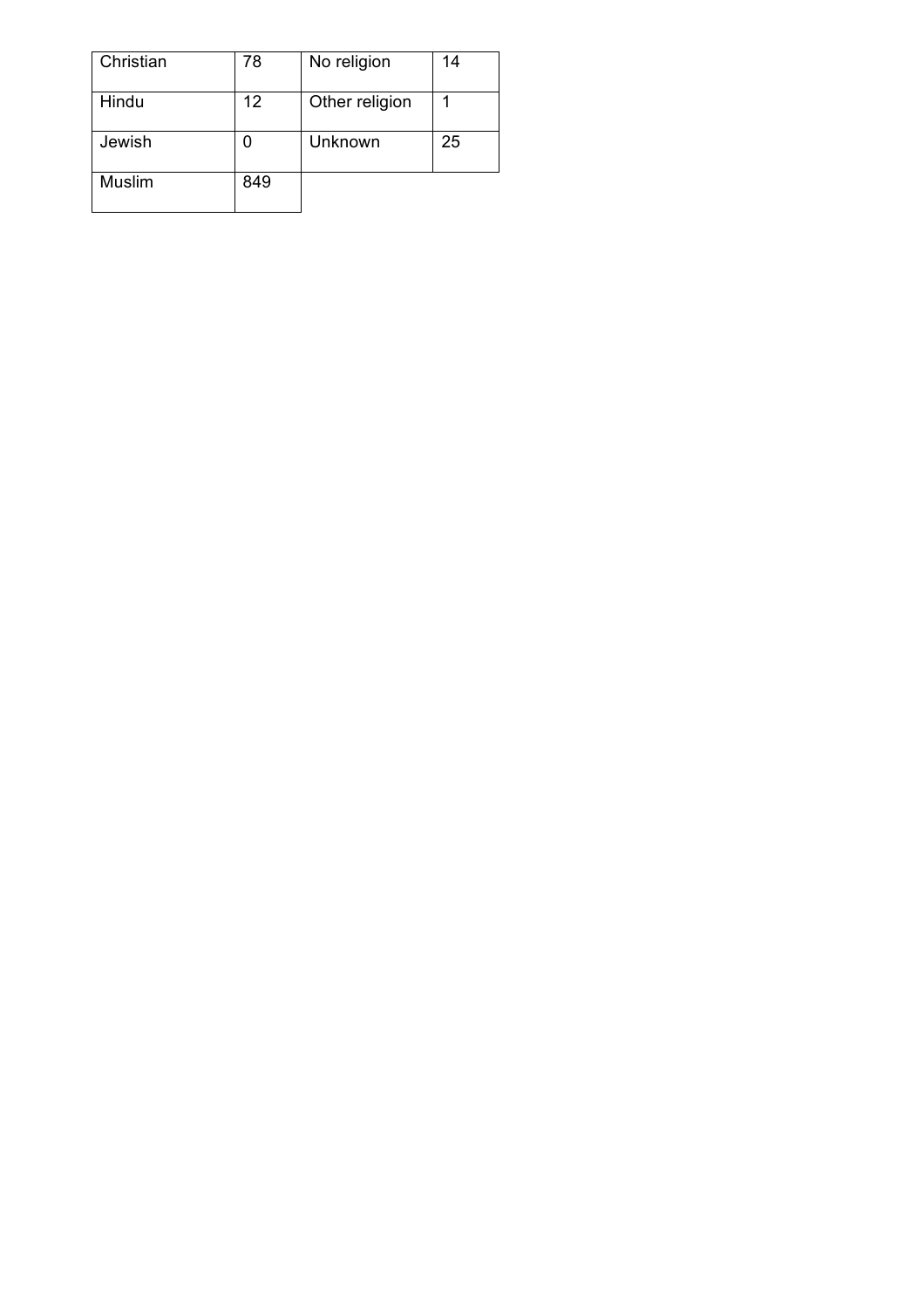## **Information on other groups of pupils**

Ofsted inspections look at how schools help "all pupils to make progress, including those whose needs, dispositions, aptitudes or circumstances require additional support."

In addition to pupils with protected characteristics, we wish to provide further information on the following groups of pupils:

| Pupil with English as an additional language (EAL)                               |             |       |       |                                       |  |  |
|----------------------------------------------------------------------------------|-------------|-------|-------|---------------------------------------|--|--|
|                                                                                  | <b>Boys</b> | Girls | Total | Percentage<br>of school<br>population |  |  |
| Number of pupils who speak<br>English as an additional<br>language               | 334         | 308   | 642   | 64.7                                  |  |  |
| Number of pupils who are at<br>an early stage of English<br>language acquisition | 35          | 22    | 57    | 5.7                                   |  |  |

| <b>Pupils from low-income backgrounds</b>                  |             |       |       |                                       |  |
|------------------------------------------------------------|-------------|-------|-------|---------------------------------------|--|
|                                                            | <b>Boys</b> | Girls | Total | Percentage<br>of school<br>population |  |
| Number of pupils receiving<br><b>Pupil Premium funding</b> | 80          | 94    | 174   | 17.5                                  |  |

#### **Looked after children**

1 child is currently in Local Authority Care.

#### **Young carers**

We are not aware that we have any young carers

#### **Other vulnerable groups**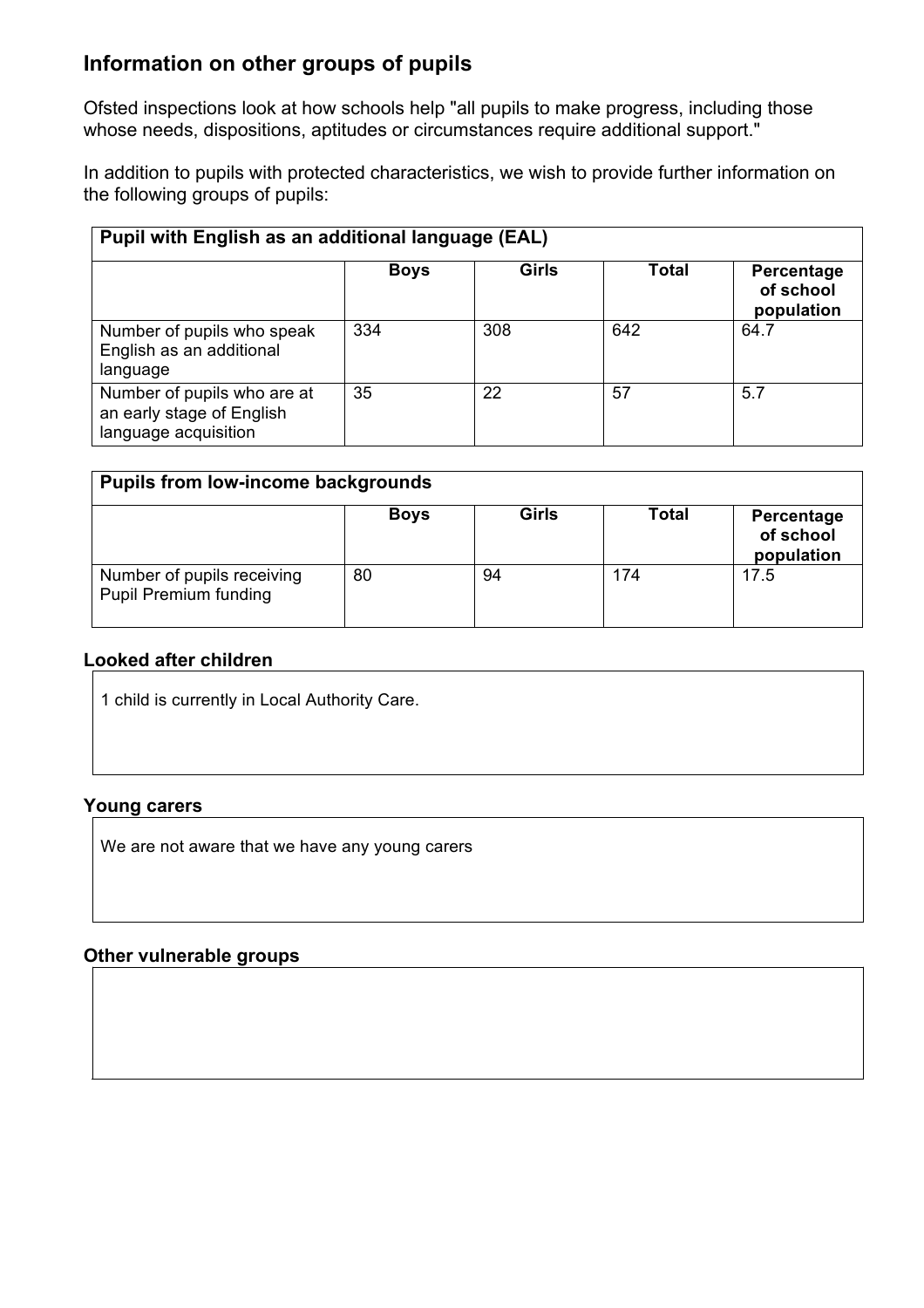## **Part 2: The public sector equality duty**

The information provided in this section shows how we are meeting the public sector equality duty. We are required to have due regard for the need to:

- **Eliminate unlawful discrimination, harassment, victimisation** and any other conduct prohibited by the Equality Act 2010
- **Advance equality of opportunity** between people who share a protected characteristic and people who do not share it
- **Foster good relations** between people who share a protected characteristic and people who do not share it.

The information below is a summary of how we have due regard to the need to **eliminate discrimination, harassment and victimisation.** Please contact us if you would like to see copies of any of our school policies.

We are aware of the requirements of the Equality Act 2010 that it is unlawful to discriminate, treat some people less fairly or put them at a disadvantage.

Our governing body are aware of the Equality Act 2010. When governors consider equality issues in relation to policies, decisions and services, a record of this is kept in the minutes and papers of governing body meetings.

We try to keep an accurate record, when possible and appropriate, of the protected characteristics of our pupils and employees.

We have a number of policies, which show how we deal with equality issues, these include our:

- Behaviour policy
- Anti-bullying policy
- Special educational needs policy that outlines the provision the school makes for pupils with special educational needs
- An accessibility plan that shows how our building has been adapted to suit the needs of our staff and pupils.

We deal promptly and effectively with all incidents and complaints of bullying and harassment that may include cyber-bullying and prejudice-based bullying related to disability or special educational need, ethnicity and race, gender, gender reassignment, pregnancy or maternity, religion and belief and sexual orientation. We keep a record of all such incidents and notify those affected of what action we have taken. We provide training to all staff in relation to dealing with bullying and harassment incidents.

We have adopted the Local Authority's complaints procedure, which sets out how we deal with any complaints relating to the school. In addition, we have adopted the Local Authority's admission arrangements, which do not discriminate against a pupil being admitted to our school.

We aim to observe and implement the principles of equal opportunities and non-discrimination in our employment practices. We have adopted the Local Authority's procedures for addressing:

- staff discipline
- Staff conduct and grievances.
- staff code of conduct.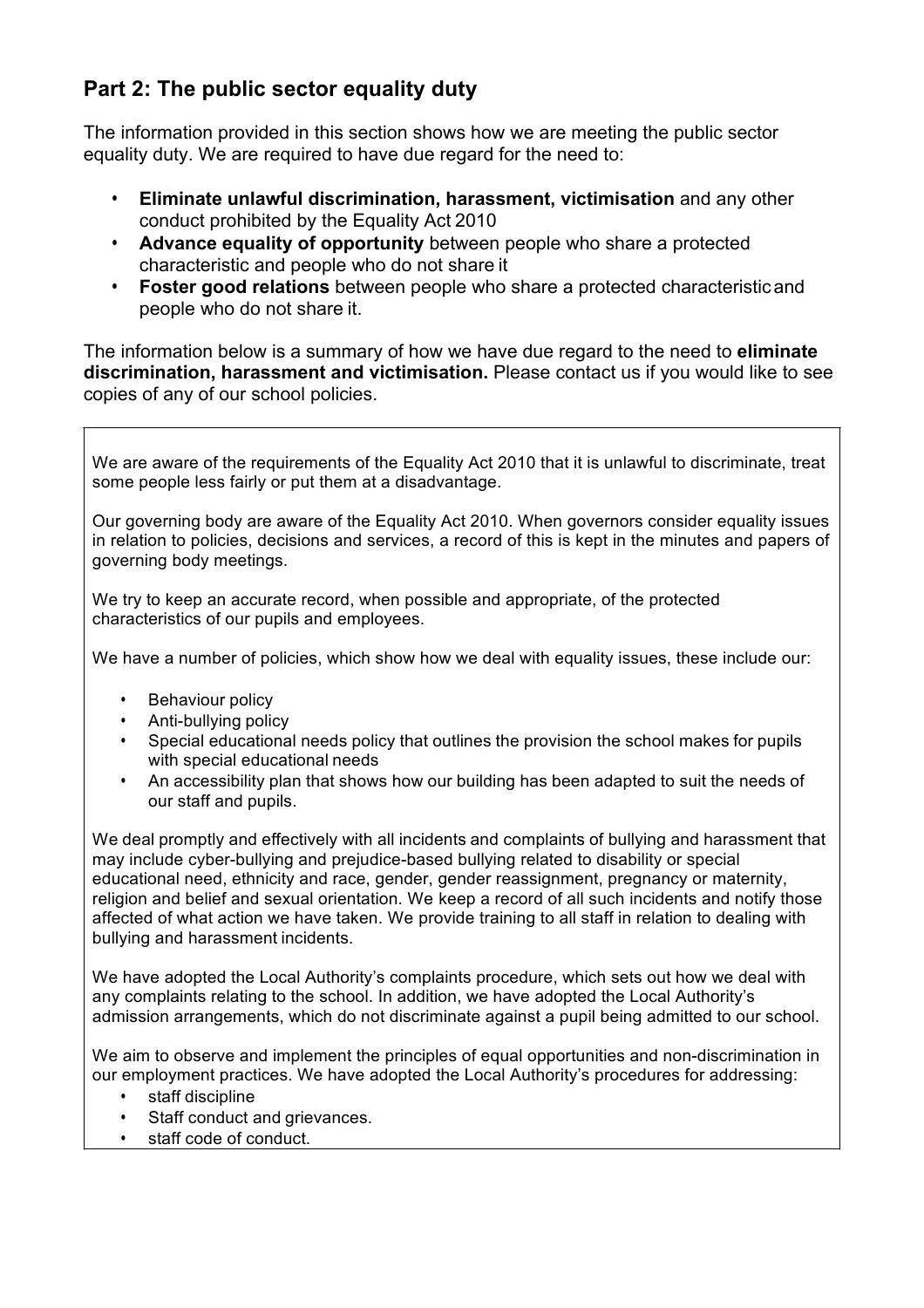The following pages provide information on how have due regard to the need to **advance equality of opportunity** and **foster good relations**. This includes steps we are taking to tackle disadvantages and meet the needs of particular individuals and groups of pupils with protected characteristics.

## **Disability**

#### **Summary information**

We have very few physically disabled children in our school, but they are treated in the same way that other children are treated. There have been no concerns regarding the relationship between children with disabilities and others.

If attainment of disabled pupils is lower than that of non disabled pupils, additional support is provided.

#### **How we advance equality of opportunity:**

We support disabled learners and staff by meeting their individual needs.

We take steps (reasonable adjustments) to ensure that disabled pupils are not put at a disadvantage compared to other pupils.

We involve disabled learners, their families and disabled staff in the changes and improvements we make and consult them on issues affecting them, rather than relying on people acting on their behalf.

We carry out accessibility planning for disabled pupils that increases the extent to which they can participate in the curriculum, improves the physical environment of the school and increases the availability of accessible information to disabled pupils.

#### **How we foster good relations and promote community cohesion:**

Our curriculum enables all pupils to understand, respect and value difference and diversity.

We ensure that the curriculum has positive images of disabled people and enables pupils to learn about the experiences of disabled people and the discriminatory attitudes they often experience.

We tackle prejudice and any incidents of bullying based on disability in line with the school's behaviour/anti bullying policy.

#### **What has been the impact of our activities? What do we plan to do next?**

The impact of the work so far has enabled our disabled pupils to feel welcomed in our school.

We will continue to track progress and attainment in school, in line with school policy.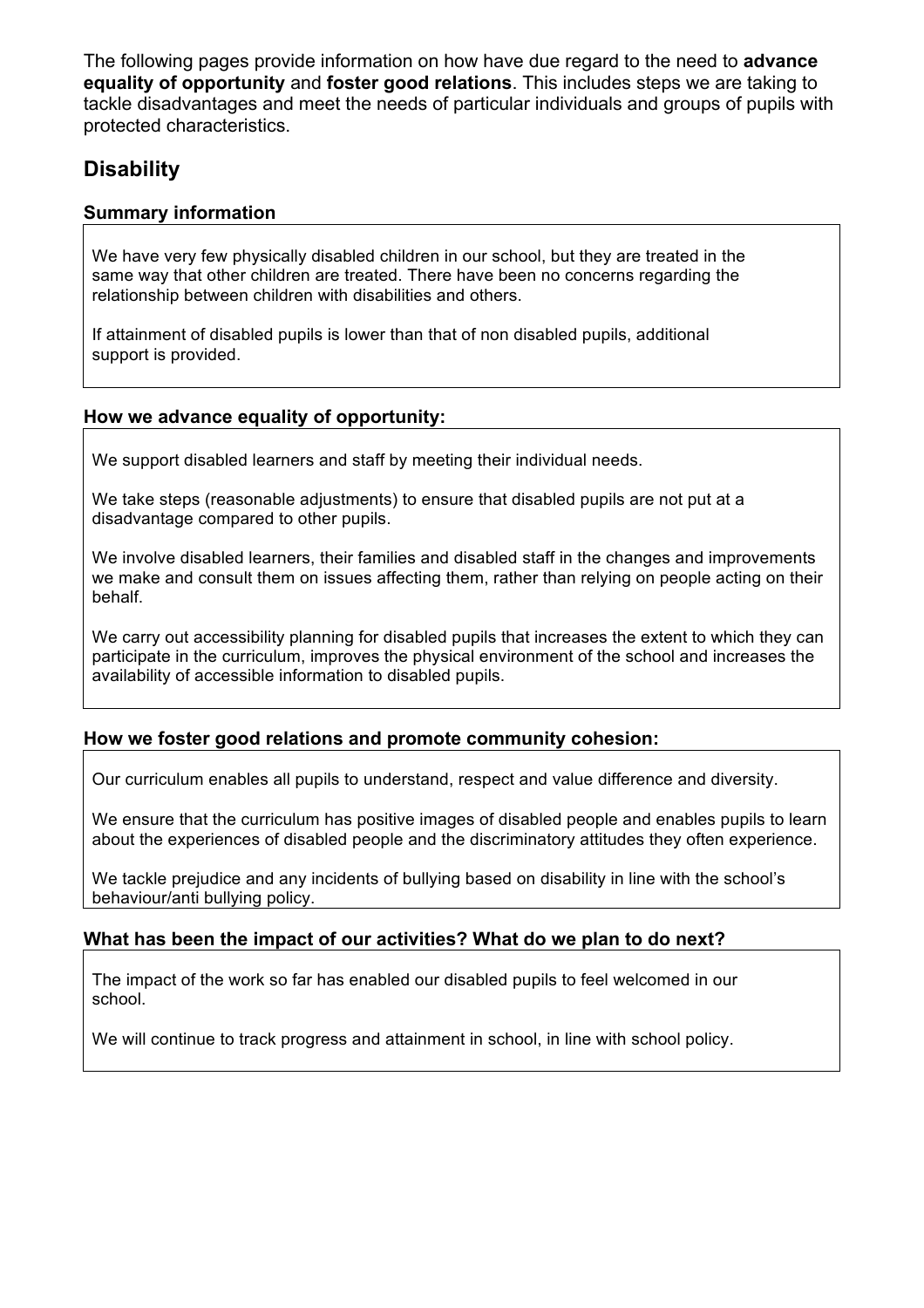## **Ethnicity and race (including EAL learners)**

#### **Summary information**

Our school has a high proportion of pupils from Pakistani / Bangladeshi backgrounds. They perform in line with National averages.

There are a small number of pupils from a large number of other ethnic backgrounds.

Although the numbers are relatively small, the progress of Black Caribbean, White and Black African, Any other white background, Gypsy Roma and Traveller children of Irish heritage are below the school's average.

Attendance of all groups of pupils is improving; however, too many pupils still take extended leave during term time.

#### **How we advance equality of opportunity:**

We monitor the attainment and progress of all our pupils by ethnicity.

We set targets to improve the attainment and progression rates of all pupils, particularly those who are underperforming.

We identify and address barriers to the participation of particular groups in learning and other activities. We are developing particular initiatives to tackle the motivation and engagement in learning of particular groups (through our learning and Wellbeing mentors).

We involve parents, carers and families in initiatives and interventions to improve outcomes for particular groups.

#### **How we foster good relations and promote community cohesion:**

Our curriculum enables all pupils to understand, respect and value difference and diversity.

We provide all pupils with opportunities to learn about the experiences and achievements of different communities and cultures. We ensure that the curriculum challenges racism and stereotypes. The curriculum is supported by resources that reflect the diverse communities of modern Britain. The school actively promotes the school's values and the 4 identified British values.

All new children are welcomed by a class ambassador, who shows them around the school and ensured they are happy / comfortable in their new environment.

We organise celebrations and special events such as international events as and when they occur.

We tackle prejudice and any incidents of bullying based on race, ethnicity and culture in line with the school's behaviour/anti bullying policy.

#### **What has been the impact of our activities? What do we plan to do next?**

The school does not have many racist incidents and some still occur due to children not understanding how hurtful their comments can be. Individual children, who are racist, are spoken to by a member of the SLT and are automatically put into detention.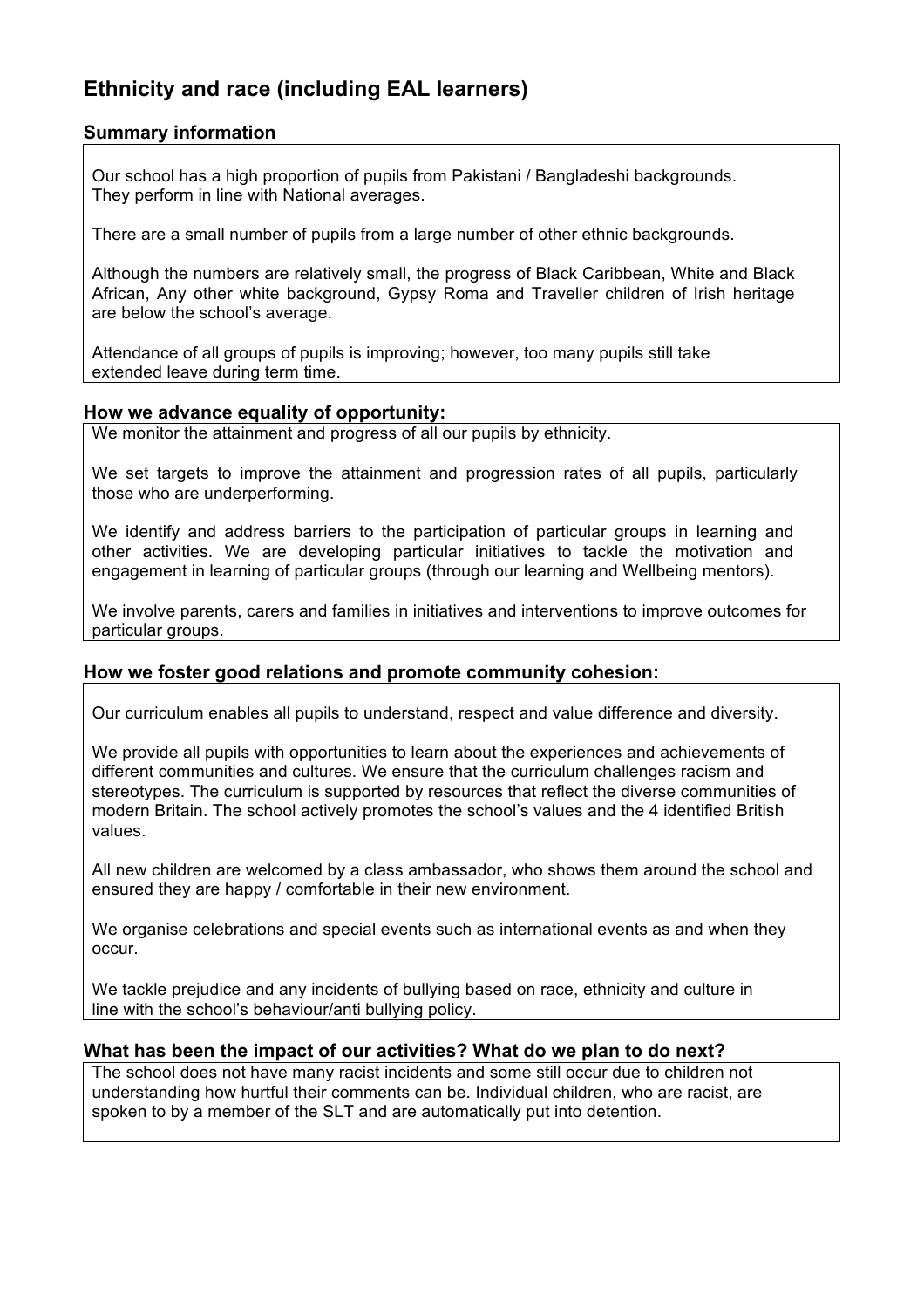This work will continue.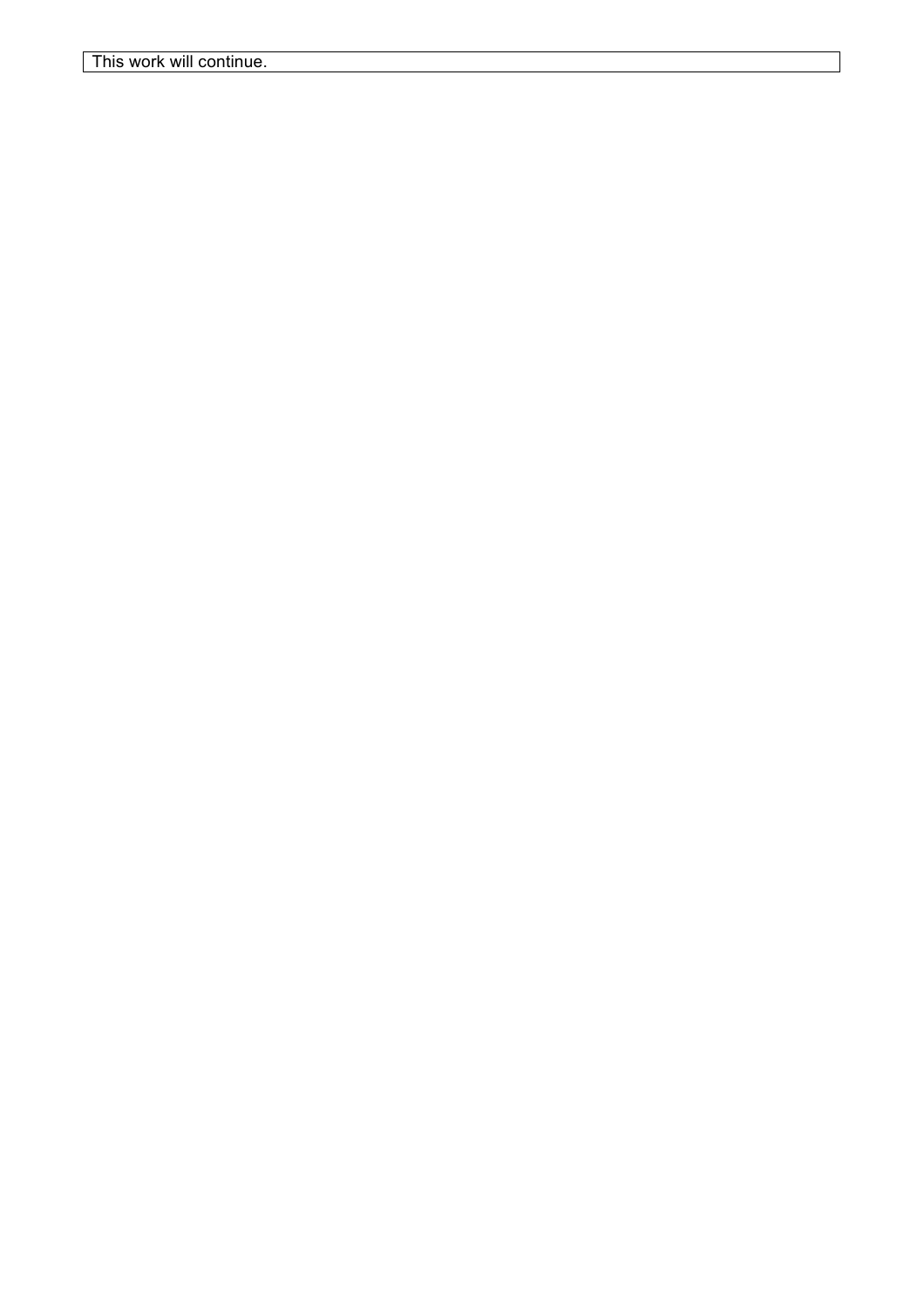## **Gender**

#### **Summary information**

The attainment of girls in our school is higher than boys, in line with the national picture. All children are targeted to ensure they achieve to their potential. Gaps are monitored closely.

Both boys and girls are chosen to be School Parliament representatives and therefore they have equal impact on the development of the school.

#### **How we advance equality of opportunity:**

We monitor the attainment of all our pupils by gender.

We set targets to improve the attainment and rates of progress of all pupils, regardless of whether they are boys or girls.

We are identifying and addressing barriers to the participation of boys and girls in activities.

Both male and female parents and carers are encouraged to be involved in the work of the school and contribute to their children's learning and progress.

#### **How we foster good relations and promote community cohesion:**

We ensure we respond to any sexist bullying or sexual harassment in line with the school policies.

We encourage pupils to develop an understanding of the experiences of different genders in society and challenge sexism and negative stereotypes.

We ensure we have positive, non stereotypical images of women and men, girls and boys across the curriculum.

#### **What has been the impact of our activities? What do we plan to do next?**

Attainment in Reading, Writing and Maths at Key Stage 2 are above the National average. Progress in all subjects is positive. Previous gender gaps have closed in 2019.

We will continue to monitor the inclusion of different genders in school activities.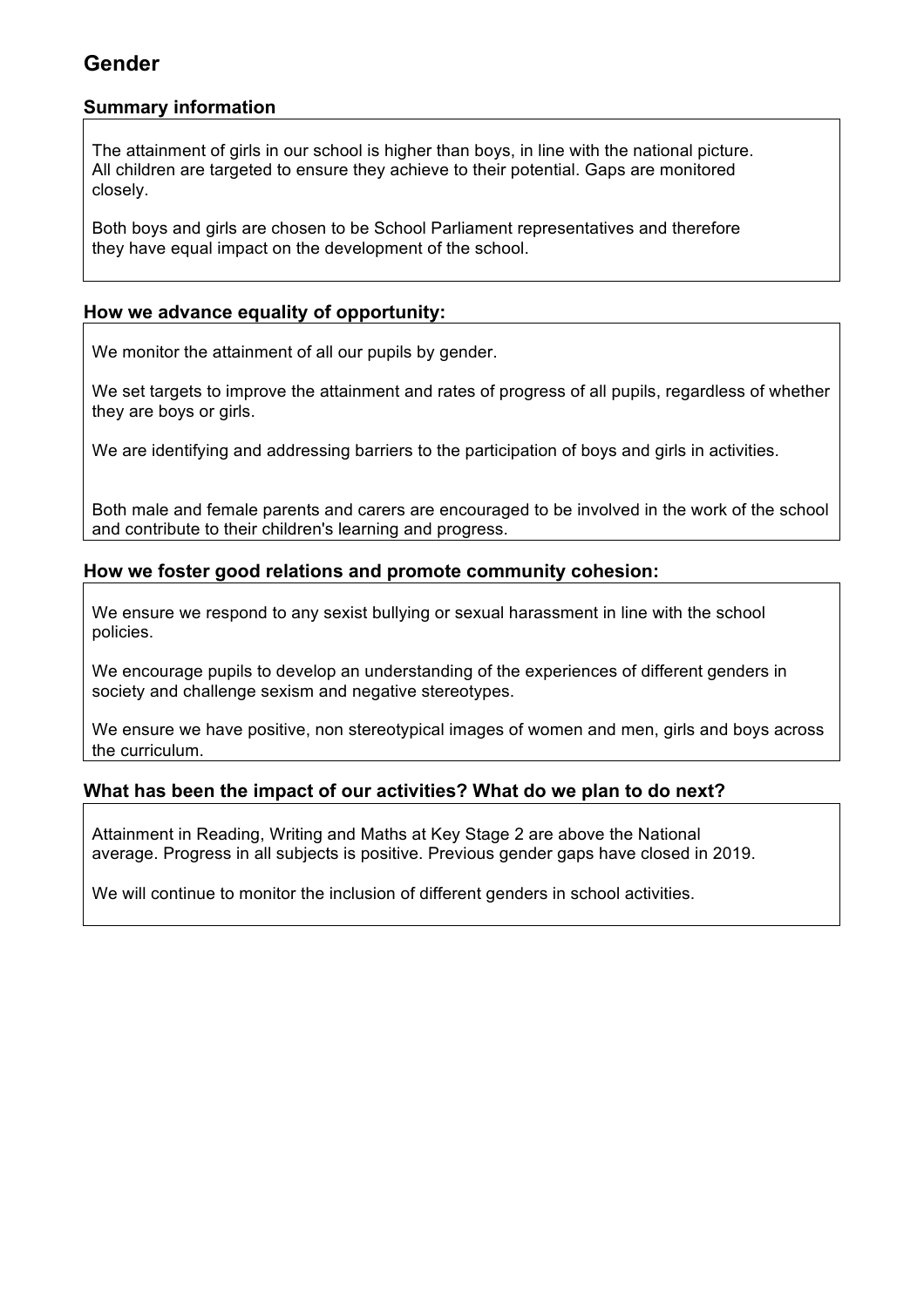## **Religion and belief**

#### **Summary information**

The school respects the religious beliefs and practice of all staff, pupils and parents, and complies with reasonable requests relating to religious observance and practice.

The large majority of our children are Muslim, although there are children from a number of other religious faiths.

We do not track attainment on the basis of religion.

#### **How we advance equality of opportunity:**

We work hard with parents and the community to ensure all children, regardless of religion/ belief, take part in all areas of the school's curriculum.

We want all children in our school to develop a sense of identity and belonging which will help them flourish within their communities and as citizens in a diverse society.

#### **How we foster good relations and promote community cohesion:**

Our curriculum, including RE, supports pupils to be accepting of one another's lifestyles and beliefs, as well as exploring shared values.

The RE curriculum enables pupils to develop respect for others, including people with different faiths and beliefs, and helps to challenge prejudice and discrimination. Pupils have the opportunity to visit different places of worship and to hear visiting religious leaders.

All year groups have regular assemblies where values are discussed. Regular year group assemblies celebrate a wide range of religious festivals.

In line with our behaviour/anti bullying policy, we tackle prejudices relating to racism and xenophobia, including those that are directed towards religious groups and communities.

#### **What has been the impact of our activities? What do we plan to do next?**

We do not have any issues of bullying linked with faith / belief and will continue to educate our pupils to ensure this remains the case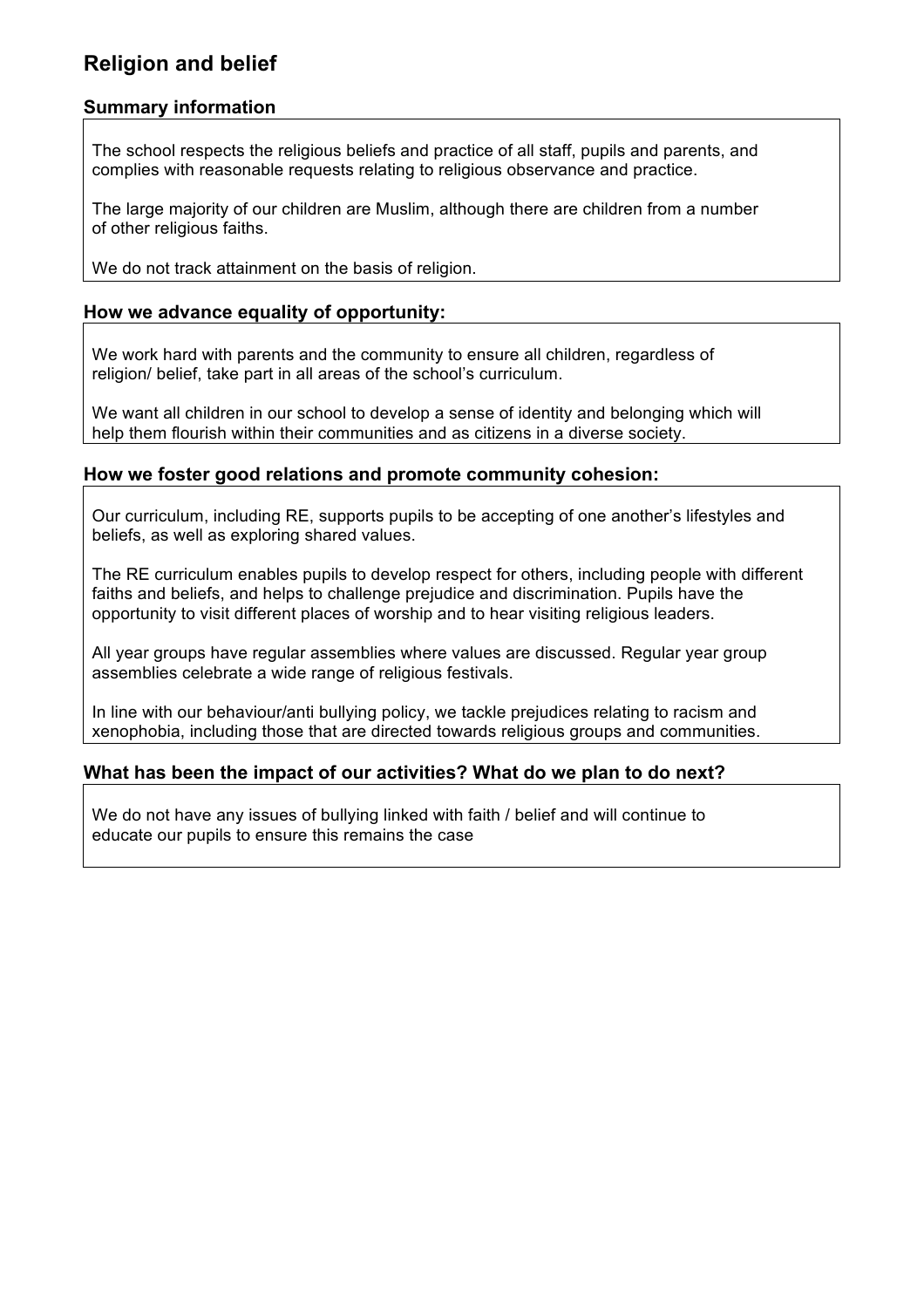## **Part 3: Consultation and engagement**

We aim to engage and consult with pupils, staff, parents and carers, and the local community, so we can develop our awareness of equality issues, learn about the impact of our policies, set equality objectives and improve what we do.

Our main activities for consulting and engaging are:

- School Governors' meetings
- School Parliament pupils meet a senior teacher
- House meetings all pupils
- Staff meetings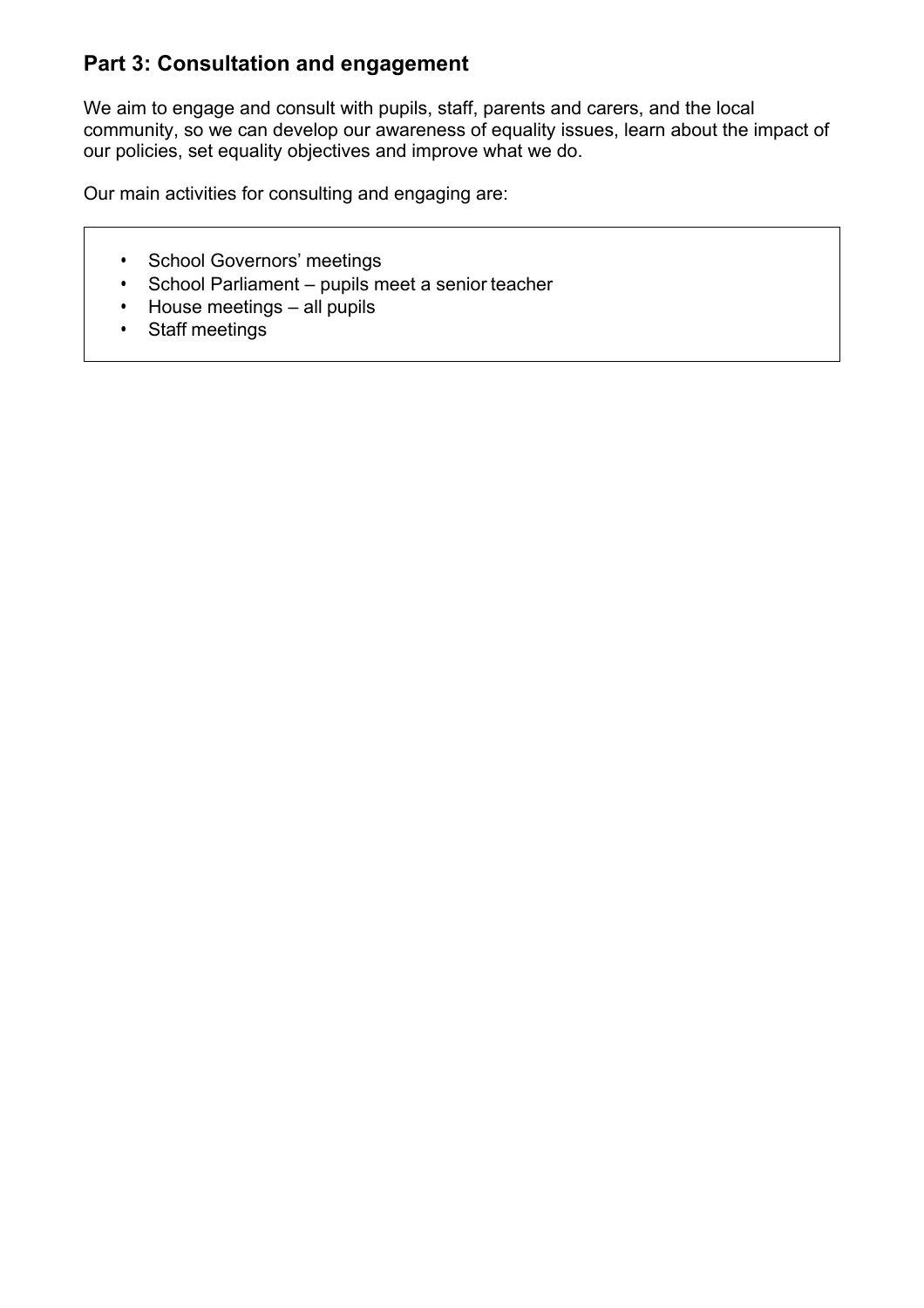## **Part 4: Our equality objectives**

The Equality Act 2010 requires us to publish specific and measurable equality objectives. Our equality objectives are based on our analysis of data and other information. Our equality objectives focus on those areas where we have agreed to take action to improve equality and tackle disadvantages.

We will regularly review the progress we are making to meet our equality objectives.

#### Equality Objective 1:

To continue to ensure all children, receive a challenging curriculum and to ensure that any differences in the attainment of groups is identified and, where possible, diminished by:

- Monitoring the attainment of pupils in different groups and ensuring that gaps are identified and, where possible, diminished.
- Monitoring whole class teaching and interventions to ensure there is anappropriate amount of challenge.

#### Equality objective 2:

To promote equality of opportunity between pupils with disabilities and other pupils by:

- Ensuring all children have quality first teaching
- Ensuring, through the accessibility plan, that all children have equality ofopportunity (where possible) with regard to school events, trips and the curriculum

#### Equality objective 3:

To ensure that we continue to widen our pupils' experiences of different ethnic backgrounds / disabilities, thus ensuring we continue to have very few racist / bullying incidents by:

- Ensuring the school policy is followed with regard to dealing with such incidents.
- Ensuring children feel able to speak to a member of staff if there is anincident.
- Monitoring incidents and identifying any repeat offenders
- Involving parents in discussions with parents
- Continuing to educate children about people from different backgrounds andabout those with disabilities in assemblies.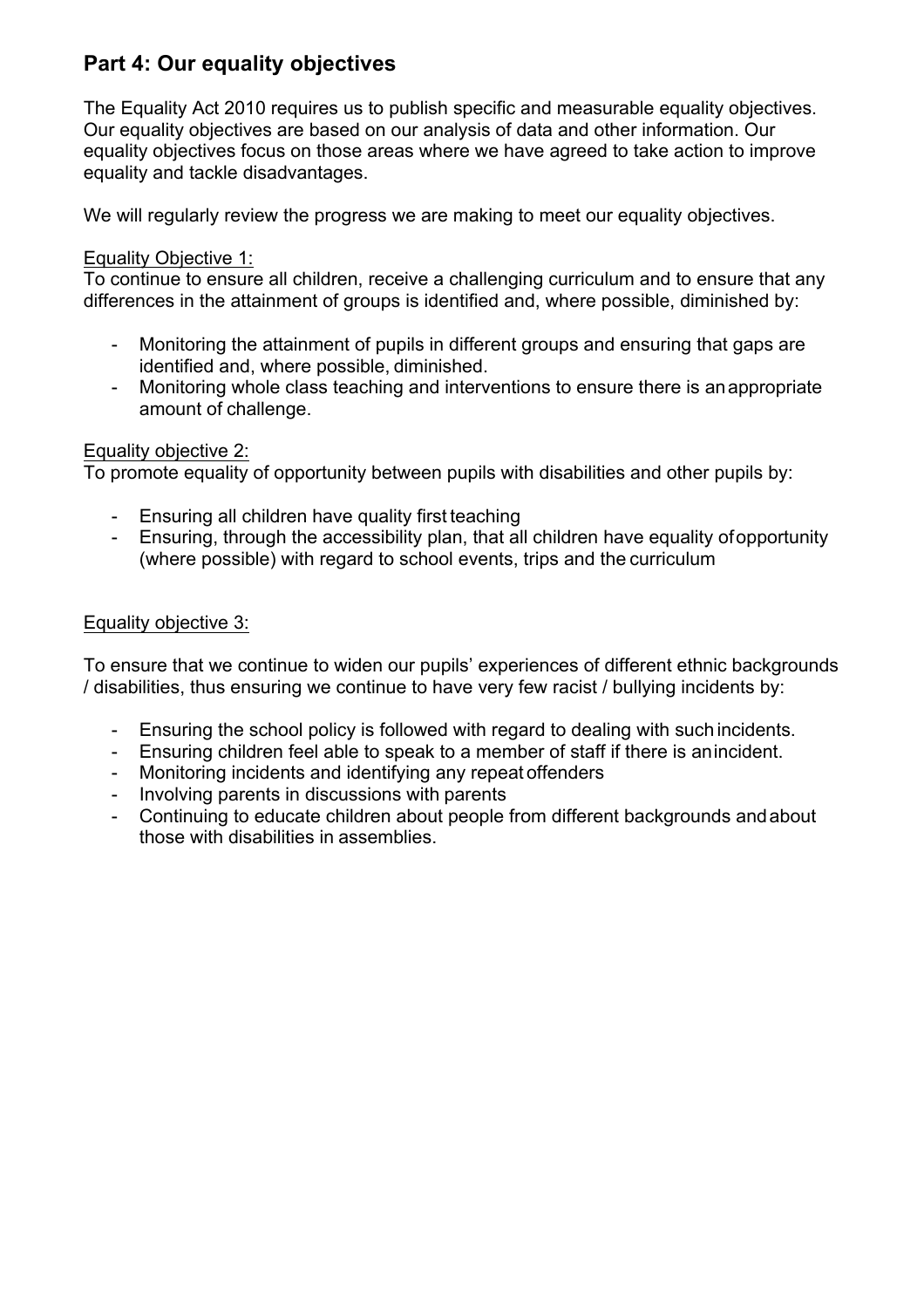## **Part 6: Information about our employees**

We are required to publish information about the diversity of our workforce if we have more than 150 employees.

This information provides a profile of our workforce, as well as our employment practices and achievements.

#### **Information on staff by protected characteristics**

Information about our staff is identified on their application, only certain information, however is recorded on the school's SIMS system.

Guarantees of confidentiality are given to all staff who provide monitoring information or who take part in staff surveys. Names and data are anonymised and we observe the convention not to report where there are 10 or fewer respondents in any grouping.

As ofSeptember 2019, the school employs 192 staff. Our staff are employed in the following main groups:

- Teaching staff
- Admin and other related posts
- Support staff
- Midday supervisors
- Site team
- Any other employees

**Age** - The school does not currently record the ages of our employees

**Disability** - Data on the disability status of our employees is not currently recorded.

**Ethnicity and race -** Data on the ethnicity and race of our employees is not currently recorded.

**Gender –** The school currently employs:

|                    | Male           | Female | Total |
|--------------------|----------------|--------|-------|
| Teaching staff     | 9              | 40     | 49    |
| Admin and other    |                | 9      |       |
| related posts      |                |        |       |
| Support staff      | 5              | 70     | 75    |
| Midday supervisors | $\overline{0}$ | 34     | 34    |
| Site team          | 5              |        | 12    |
| Any other          |                | 12     | 13    |
| employees          |                |        |       |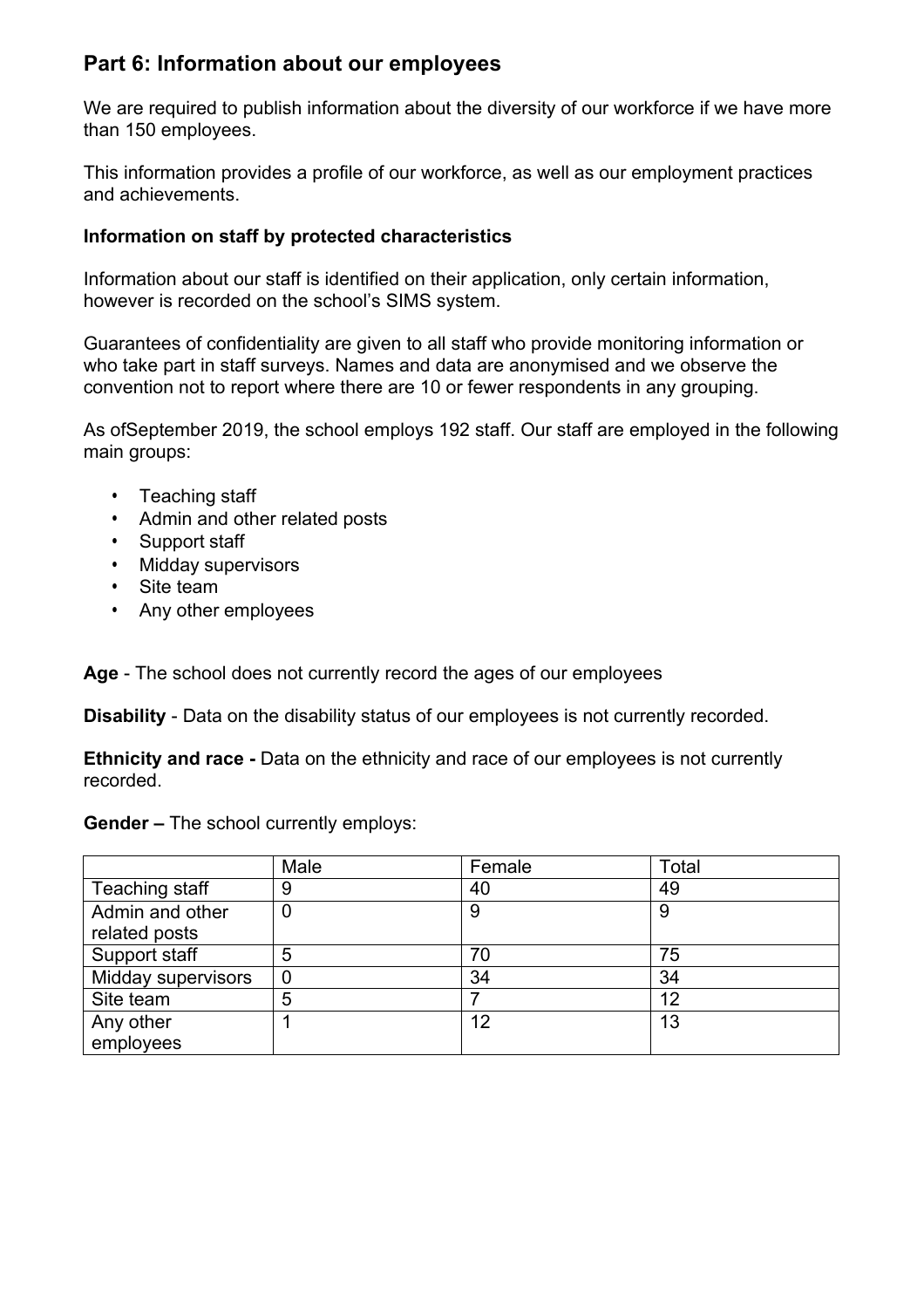**Gender reassignment** - Data on the gender identity of our employees is not currently recorded.

**Pregnancy and maternity -** Data on the pregnancy and / or maternity status of our employees is recorded, but numbers are too small to report (below 10)

**Religion and belief**- Data on the religion and belief of our employees is not currently recorded.

**Sexual orientation** Data on the sexual orientation of our employees is not currently recorded.

## **Additional information**

#### **Policies and procedures**

The school has adopted the Local Authority's personnel handbook.

This handbook contains all policies, procedures and codes of conduct related to staff. These policies and procedures reflect the school's aim to develop a culture of mutual respect and value, a safe place of work and ensure equality of opportunity and fairness.

#### **Recruitment and selection of staff**

The school has adopted the Local Authority's Recruitment procedures, which are reviewed regularly to ensure that individuals are treated on the basis of their relevant merits and abilities. Job selection criteria are reviewed to ensure that they are justifiable on non-discriminatory grounds as being essential for the effective performance of the job.

The school takes steps to ensure that information about vacancies reaches a wide variety of potential candidates, including those that might be currently underrepresented in the workforce.

Any appointments of school staff are made by a recruitment panel that includes at least one person who has been trained in safer recruitment. Recruitment & Selection training is covered in the Safer Recruitment training.

#### **Activities that promote equality for our employees**

We aim to ensure that no member of staff or applicant is subject to unlawful discrimination on the basis of their gender, sexual orientation, marital or civil partner status, gender reassignment, race, religion, or belief, colour, nationality, ethnic or national origin, disability or age, pregnancy or trade union membership or the fact that they are a part time worker or a fixed term employee.

We aim to provide a workplace free from harassment, bullying and victimisation.